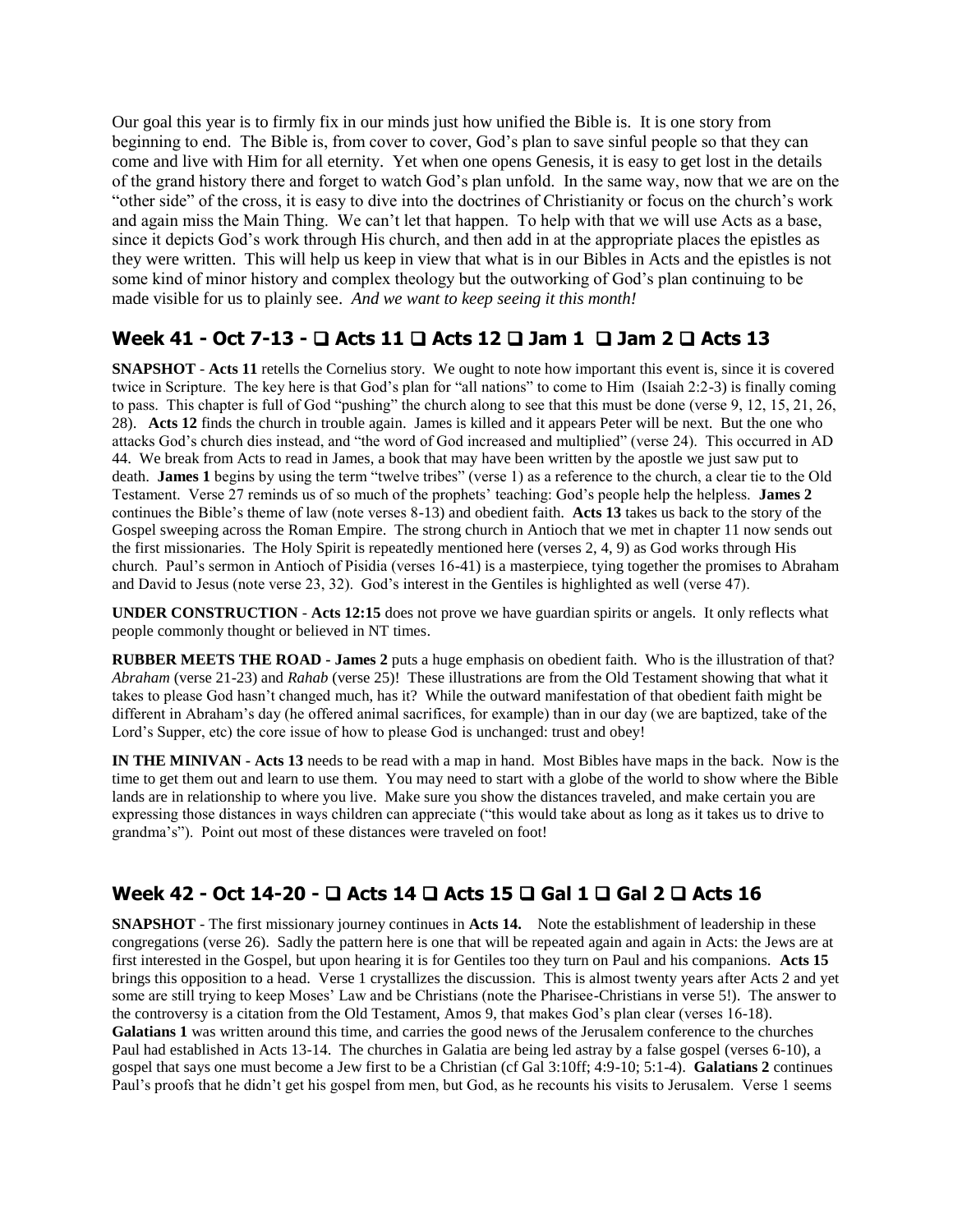to be the Acts 15 conference we just read about. **Acts 16** begins Paul's second missionary journey. For the first time ever, the Gospel crosses into Europe (verse 10)!

**UNDER CONSTRUCTION** - What do we make of the regulations bound on Gentiles in Acts 15 (see especially verses 20 and 29)? There is much discussion about this, but the best explanation is that they are rules to make social interaction between Jewish Christians and Gentile Christians possible. For Gentiles and Jews to get along they would each need to be mindful of the other, and some behaviors that would be offensive would need to be changed. In the NT church unity is always very important.

**RUBBER MEETS THE ROAD -** The principle in **Acts 15** and **Galatians** is that the Gospel must not be polluted by man-made rules, regulations and requirements. It's worth thinking about: am I adding to the Gospel the way the Judaizers did? Am I binding my traditions, the way I grew up, or what I have always believed on others?

**IN THE MINIVAN -** This is a good week to discuss false teaching among God's people. It has happened in the past and children need to be prepared for it to occur again. Use Acts 15 to show how an appeal to Scripture is how to meet error. Make certain your children see that those who care about God and His way will listen *and even change* when the Bible is explained to them. We want to be right with God and please Him. That is more important than being popular!

## **Week 43 - Oct 21-27 - Acts 17 Acts 18 1 Thess 1 1 Th 4 1 Th 5**

**SNAPSHOT - Acts 17** is the first record we have of the Gospel being preached without reference to the Old Testament. The people in Athens didn't know the Jewish Scriptures so Paul doesn't cite them. He does, however, discuss God the Creator, which is what the Bible begins with. **Acts 18** mentions an edict of Claudius (verse 2) that is reliably dated as 49 AD. Some time has passed since that edict, allowing Aquila and Priscilla to make their way to Corinth, where Paul is now preaching. In verse 5 Paul receives word from Thessalonica and writes 1 and 2 Thessalonians back to that church. The date is 51 AD. Verse 18 would be the spring of AD 52. It's easy to miss the beginning of the Third Missionary journey in verse 23. **1 Thessalonians 1** gives us a good look at first century Christianity. Themes of affliction and persecution (verse 6) are intertwined with faith and bravery (verses 7-8). **1 Thessalonians 4** gives practical admonitions about how Christians should live (note verses 11-12 especially), and then concludes with a famous passage about the Lord's coming. **1 Thessalonians 5** reminds the Thessalonians not to get caught up in date setting for Jesus' return (verses 1-11).

**UNDER CONSTRUCTION** - Paul's vow in **Acts 18:18** is controversial. Why did Paul do this? Probably because Paul was raised as a Jew, and continued some of the practices of Judaism all his life. It wasn't wrong to vow like this, but it is important to note that Paul did not bind these practices on others.

**RUBBER MEETS THE ROAD -** Apollos shows "by the Scriptures" (18:28) that Jesus is the Messiah. What does that mean? Today we would get out the Gospels to do that, but Apollos is doing that from the Old Testament alone! Undoubtedly he is using Isaiah and other prophets to prove Jesus is the Christ. Think about how you would show "by the Scriptures" that Jesus is the Christ. Can you do what Apollos did?

**IN THE MINIVAN -** Our reading this week exposes children to the reality of persecution. Paul is attacked, and the Thessalonian church also was the focus of persecution. We don't want to hide this from our children, but instead we want to talk about doing right under fire, how to muster courage, and especially the valued role of prayer. This may be a place to point out that when we are ridiculed for our Christianity that is certainly a form of persecution, but it doesn't compare with what others have known. Instead of feeling sorry for ourselves let us be as devout and bold as these first century Christians were!

## **Week 44 - Oct 28-Nov 3 - Act 19 Act 20 1 Cor 1 1 Co 5 1 Co 10**